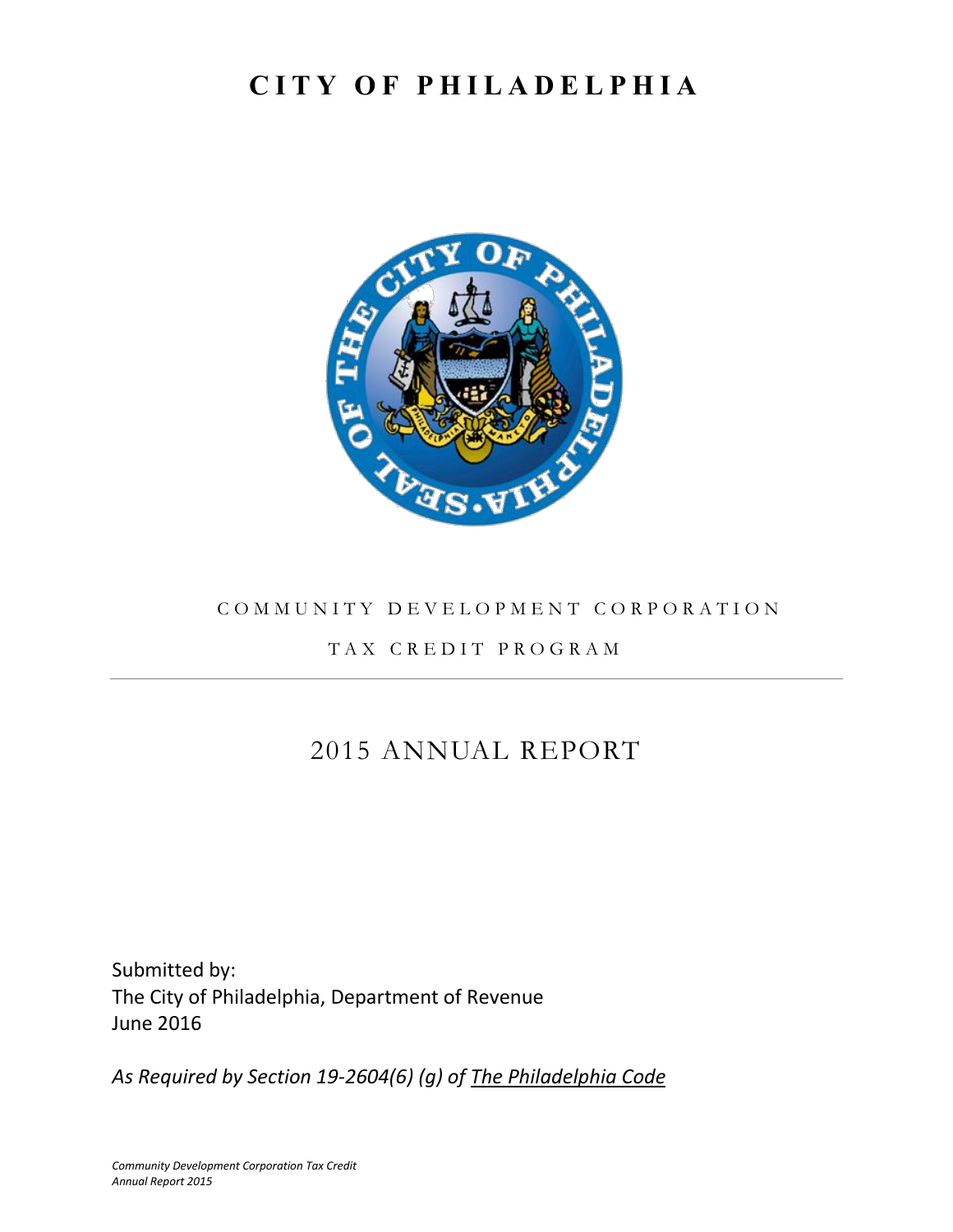#### **CONTRIBUTIONS TO A COMMUNITY DEVELOPMENT CORPORATION (CDC) CREDIT PROGRAM BUSINESS INCOME AND RECEIPTS TAX ANNUAL REPORT 2015**

#### **Key Stats for 2015**

- 42 Non-Profits enrolled (all slots filled)
- **•** \$3.7 million received by Non-Profits in 2015
- \$4.5 million in credits granted to business sponsors in 2015 o Includes credits for contributions made in prior years.
- **•** \$26 million in credits granted to business sponsors since 2002

#### **History**

The CDC Contribution Tax Credit Program began as a pilot program effective Tax Year 2002 under which up to ten (10) businesses would receive tax credits of \$100,000 per year against Business Income and Receipts Tax (BIRT) liability for each year the business contributes \$100,000 in cash to a Qualifying CDC. Each business is required to enter into a contribution agreement with the City under which it agrees to contribute \$100,000 in cash per year for ten (10) consecutive years to a Qualifying CDC designated by the business. The Department of Revenue was designated to implement and to oversee the program. Thirteen applications were filed by the initial deadline of September 23, 2002 and ten (10) business/CDC partnerships were selected by lottery from the thirteen (13) applicants. Contribution agreements were signed by all ten (10) businesses.

Effective Tax Year 2003, the business participant number was increased from ten (10) to fifteen (15). Five (5) more applications were received and approved, and the five (5) applicants entered into contribution agreements with the City.

Effective Tax Year 2004, the number of participants was increased from fifteen (15) to twenty-five (25), five (5) new applications were received and approved during calendar year 2004. During calendar year 2005, five (5) additional applications were approved, the contribution agreements were finalized and, by year-end, twenty-five (25) contribution agreements were in place.

Effective Tax Year 2009, the number of participants was again increased from twenty-five (25) to thirty (30); five (5) new applications were received and three (3) were approved and the three applicants entered into fully executed contribution agreements with the City in calendar year 2009. The remaining two (2) applicants were approved and entered into fully executed contribution agreements with the City in calendar year 2010. Bill No. 090353 signed in 2009 allowed 2 businesses to jointly enter into a contribution agreement. There were no available openings at that time.

Beginning with Tax Year 2011 (pursuant to Bill No. 100547), up to 3 Nonprofit Intermediaries were allowed to be recipients of contributions from their approved business sponsors. Effective Tax Year 2012, Bill No. 110561 increased the number of contribution agreements from thirty (30) to thirty-five (35) and decreased the contribution and credit amount from \$100,000 to \$85,000. With the expiration of ten (10) of the prior contribution agreements at the end of 2011, there were fifteen (15) available openings for the 2012 Tax Year. There were twenty-two (22) applications, which included four (4) Nonprofit Intermediaries, received by the May 14, 2012 deadline. There were fifteen (15) applicants selected, by lottery, and approved to participate. Thirteen (13) applicants entered into a fully executed contribution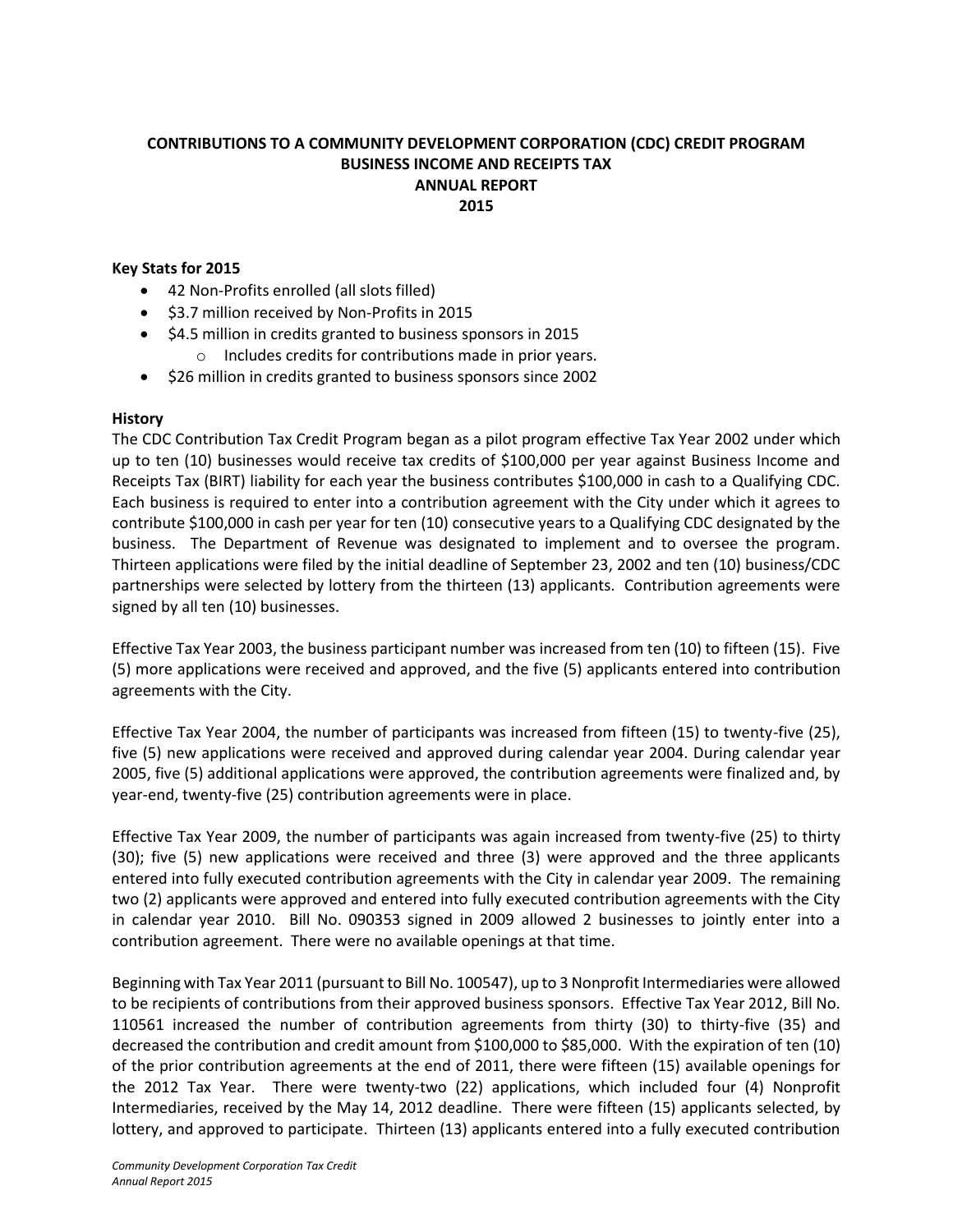agreement with the City in calendar year 2012 which included three (3) Nonprofit Intermediaries. Two (2) of the fifteen (15) applicants selected by lottery withdrew their applications in 2013.

At year end 2012 there were four (4) slots available due to expirations along with one (1) additional slot due to lack of sponsor/CDC participation. There were twelve (12) applications received by the January 31, 2013 deadline. Five (5) applications were selected, by lottery, and submitted for approval. Also due to the withdrawal of two (2) business applications from the 2012 lottery selection, two (2) additional slots were available and the next two (2) businesses on the January 31, 2013 lottery list were submitted for approval.

Effective Tax Year 2013, Bill No. 130012 increased the number of participants from thirty-five (35) to forty (40). There were five (5) applications received by the April 30, 2013 deadline and submitted for approval. Also effective 2013, Bill No. 120796 amended Philadelphia Code § 19-2604 to include two (2) additional applications from a business sponsor to contribute to a Nonprofit Organization Engaged in Developing and Implementing Health Food Initiatives. There was one (1) application received by the June 28, 2013 deadline and submitted for approval. On November 7, 2013 another application from a business sponsor for a Nonprofit Organization Engaged in Developing and Implementing Healthy Food Initiatives was submitted for approval. A fully executed contribution agreement was signed with the City on December 30, 2013. By the end of 2013, fourteen (14) fully executed contribution agreements with the City of Philadelphia were completed.

By December 31, 2013 there were forty-two (42) participants in the Community Development Tax Credit Program which included thirty-seven (37) Community Development Corporations, three (3) Nonprofit Intermediaries and two (2) Nonprofit Organizations Engaged in Developing and Implementing Healthy Food Initiatives.

Effective Tax Year 2014, Bill No. 130853 increased the number of Nonprofit Intermediaries from three (3) to four (4). Effective Tax Year 2013, Bill No. 140411 clarified the timing of payments relating to the Credit for Contributions to Community Development Corporations, Nonprofit Organizations Engaged in Developing and Implementing Healthy Food Initiatives and Nonprofit Intermediaries. The contribution must be made in the year for which the credit is sought, unless the Department has agreed to an extension of not more than twelve months, which it shall do upon finding that (i) taxpayer's circumstances present good cause for delayed payment; and (ii) denial of the extension would cause hardship to the Qualifying Organization.

As of January 2014, five (5) slots were available due to expirations. One slot could be filled by a Nonprofit Intermediary per Bill No. 130853. There were five (5) applications, which included two (2) Nonprofit Intermediaries, received by the March 19, 2014 deadline. A sixth application was received on March 26, 2014 and a seventh application was received on March 28, 2014. The Non-Profit Intermediary slot was selected by lottery on May 23, 2014. The other four (4) slots were filled by the CDC applications received on the first day, March 19<sup>th</sup> and the  $6<sup>th</sup>$  CDC Application received on March 26<sup>th</sup> without a lottery. No lottery was necessary since the law states that after the 1st day all applications are submitted for approval on a "first come first served" basis.

On December 31, 2014, four (4) slots were made available due to expirations. An advertisement was posted on the Revenue Website stating that applications for these slots would be accepted on January 13, 2015. There were five (5) applications received by the January 13, 2015 deadline. One (1) of the applications was incomplete at submission. The Business Sponsor was given additional time to complete the application; however, after further review of the program they elected to withdraw the application. Since four (4) slots were open and four (4) applications were received, no lottery was necessary.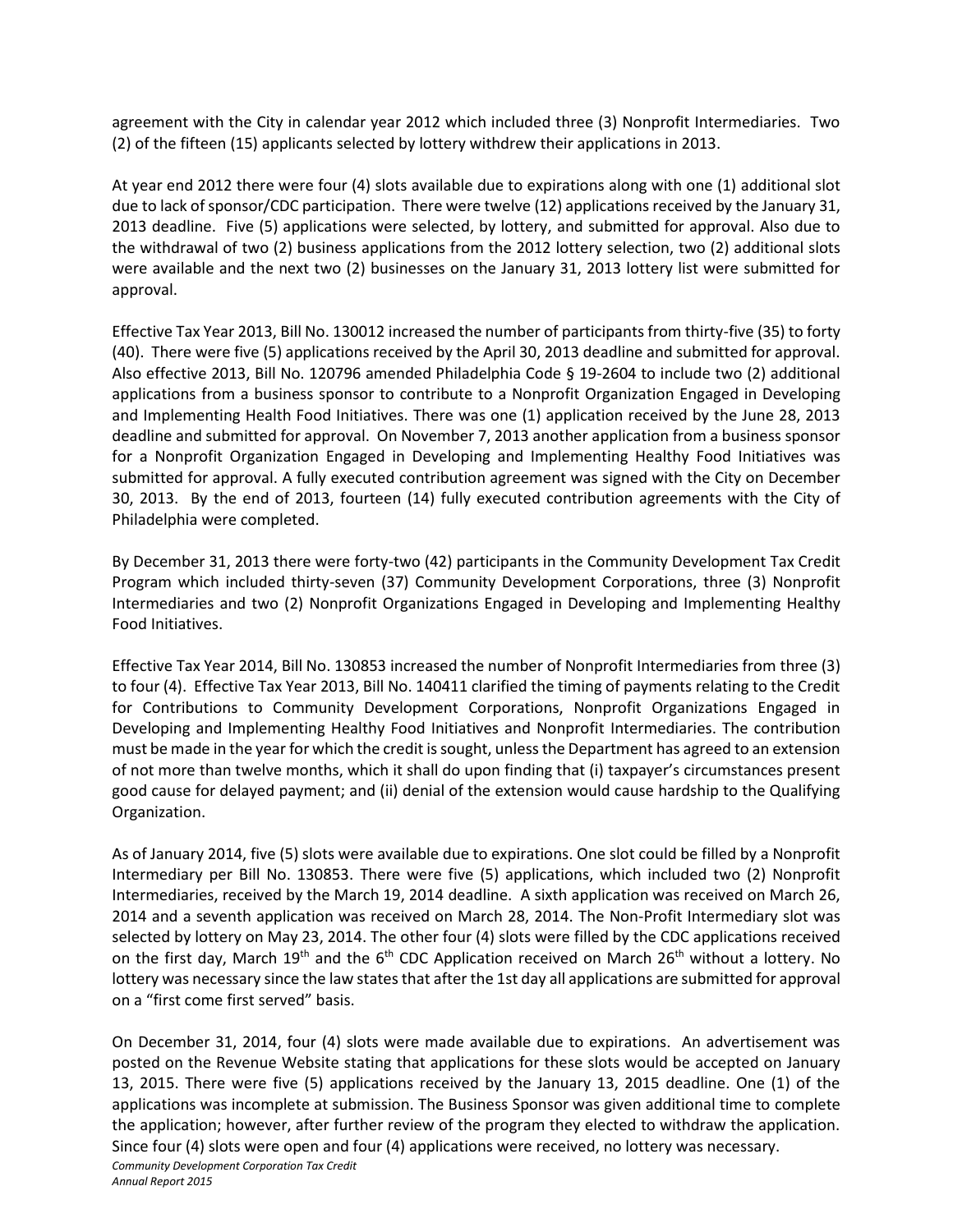Each business partner is required to submit a renewal application each year to provide information about the use of the contributed funds in the current year and the proposed use in the next year. At the end of each year, the renewal applications are reviewed to verify that the businesses and their CDC partners continue to meet all requirements under the legislation, regulations, and contribution agreements.

In calendar year 2015, a total of \$4,480,989 in Community Development Corporation Credits was posted to the business sponsors' BIRT accounts, with \$3,720,000 received by the participating Qualifying Organizations. The difference of \$760,989 represents credits attributable to prior BIRT tax years that were not timely applied due to either the business sponsor or the Qualifying Organization not being tax compliant. The BIRT Regulations require all business sponsors and Qualifying Organizations to be tax compliant in order to receive any tax credit. Once the business sponsors and/or Qualifying Organizations became tax compliant, they were granted the appropriate tax credit. The amount of the credit for each business cannot exceed the Business Income and Receipts Tax liability for that year. Since the Community Development Corporation Tax Credit Program began in Tax Year 2002, a total of \$26,375,783 in Community Development Corporation Credits has been posted to the Business Sponsors' BIRT account.